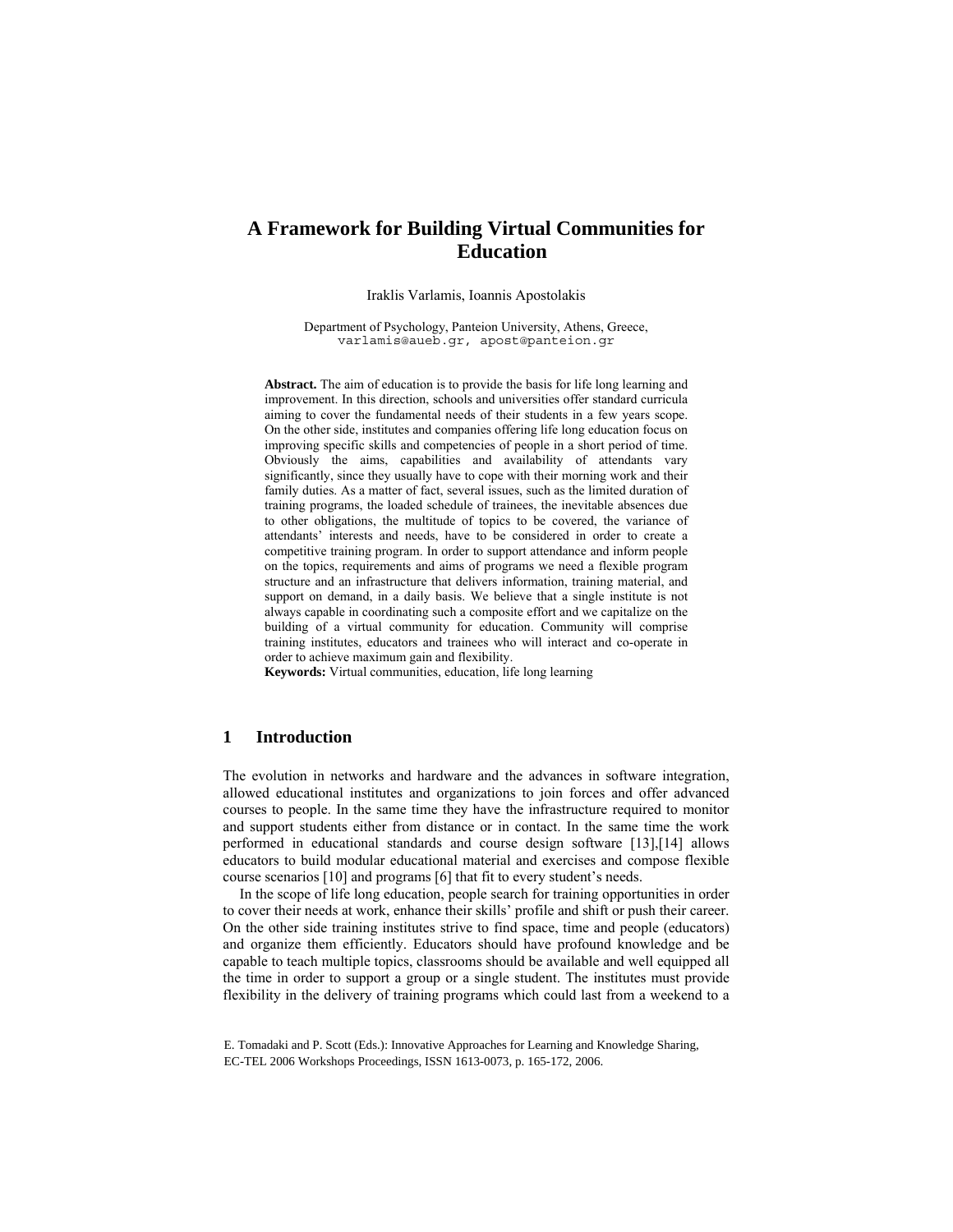few months. The same topics should be covered, although in a different level of detail. Finally, institutes should provide side-support, offer additional material and exercises to trainees and give them the ability to demand new programs.

For all the above reasons, we consider that a flexible framework for offering education and training is crucial for life long learning. A *community framework* will allow the collaboration of institutes and management of trainees and training programs and will facilitate the cooperation of educators and trainees. In this paper we present the main directives for developing a virtual learning community, which incorporates educators, trainees and institutes and offers reading and training material and packaged training solutions. We discuss the main issues concerning the design, operation and administration of this community and focus on the features and services it should offer. We present technical solutions with minimum cost and portray the merits of this approach through the prototype application of a virtual learning community for a postgraduate programme.

The next section presents the fundamental concepts of contemporary education and virtual communities and is an introduction to the framework presented in section 3. Section 4 illustrates the prototype application of this framework into a virtual community of postgraduate students and focus on implementation details. Section 5 discusses major operational and administrative issues of our prototype that apply to all virtual learning communities. Finally, section 6 summarizes the gains of the community approach for institutes, educators and students and provides useful insights for the success of a larger learning community.

# **2 Fundamental Concepts: Education and Communities**

**Life long education** covers a wide range of ages and comprises all official, unofficial and informal learning methods [12]. It also refers to any learning activity through life that aims in improving knowledge, skills or dexterities. Education can be supported or not and support can be provided in vivo or from distance. The motive behind this personal improvement is either social or professional or both [1].

In **distant education**, the reading material, courses and support are offered using network technologies to distant students all over the world [5]. The supervision and guidance of students in real-time is optional, however the duration, the educational targets and the tasks to be performed are predefined.

In **open education** all learning tools and materials are available to the student. The syllabus, tasks and targets of a program can be modified at students' will. In open education, autonomous learning is favoured [9]. Moreover, students' needs and capabilities affect the structure, duration and tempo of an educational program. Open education can be delivered from distance or not, is delivered to groups or single students and allows students to interact with the programs' structure. The term 'open' has a second meaning, referring to the ability of anyone to participate in a program.

**Virtual communities** (or internet communities) are defined as groups of people with common interests and practices that communicate regularly and for some duration in an organized way over the Internet through a common location or mechanism. **Virtual learning communities** share many features with the pre-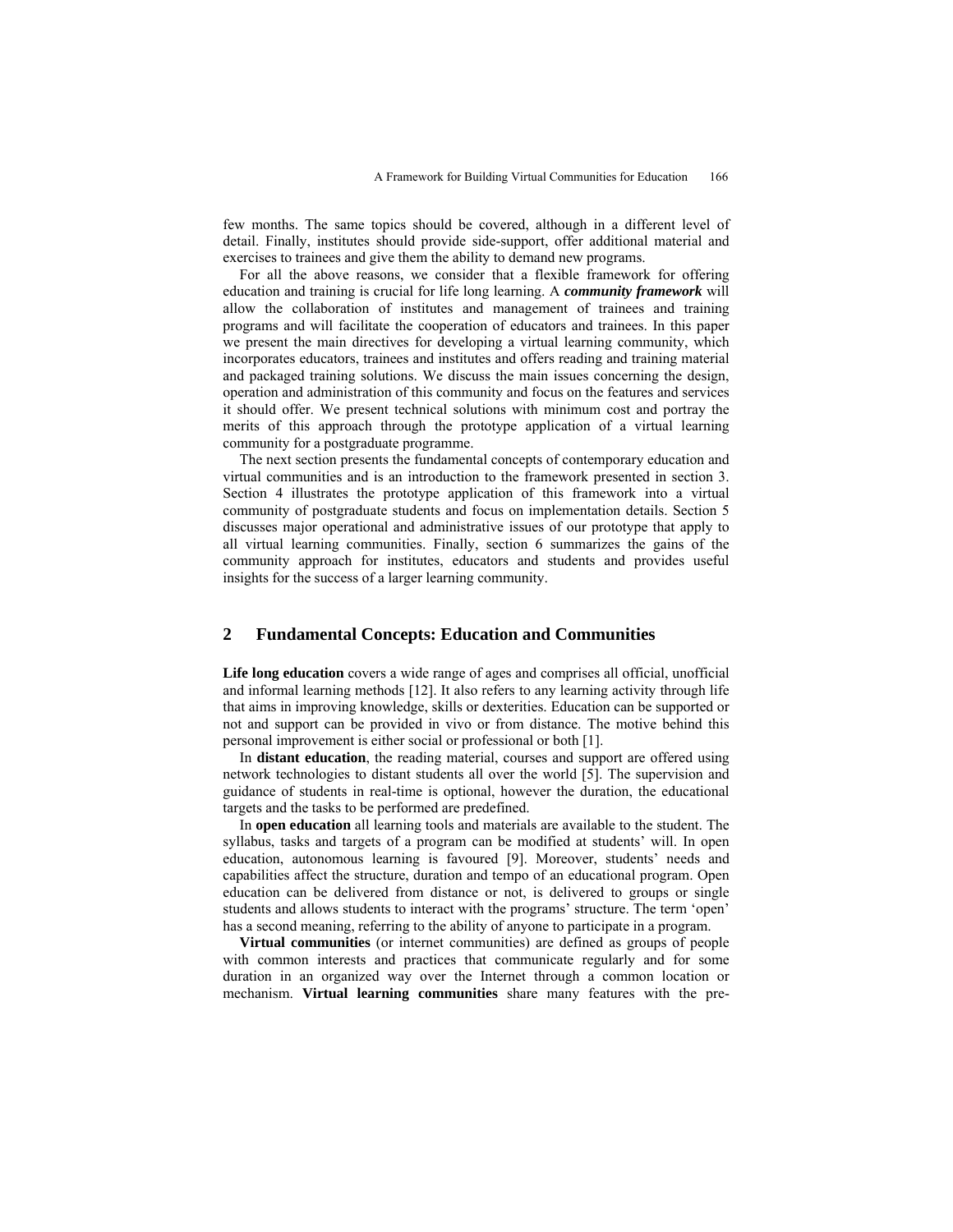#### 167 I. Varlamis and I. Apostolakis

mentioned concepts [7]. First, all community members have a common interest: education. Second, Internet is the carrier and network technologies the supporting infrastructure. Finally, the idea of 'open' is tightly related to virtual communities, since anyone interested in education is a potential member for an learning community, and is likely to communicate his/her opinion to other community members.

A review of the existing solutions in education reveals the power and flexibility of communities [8]. The undeniable gain from using communities in education springs from the increase in membership. However, increased participation results in augmented administrational and operational costs and risks. Since the main aim of the community is defined, the next step is to define the community borders: the contributors and members, the roles and rules of the community. In the following, we present in more details the framework for establishing a virtual learning community.

### **3 A Virtual Community for Education**

The success of a community is measured in the degree of its members' participation. Since the members carry all community tasks, the definition and assignment of roles, duties and rights to members is crucial. In opposition to virtual enterprises and organizations, the definition of rights and responsibilities in a community is not strict and changes according to members' need and participation. Active and capable members of a community are promoted or assigned new roles. Members that do not contribute are restricted, demoted and set aside by other members. Potential members of a learning community are students, people that need training, trainers and tutors, researchers seeking to exchange knowledge, universities and institutes that offer training and companies that produce educational material and software.

The building blocks of the community are *students* or *trainees*. They join the community in order to attend an educational program and obtain knowledge. They request for training in side fields unrelated to their studies and receive support and guidance by other community members or experts. *Universities* and educational *institutes* are the community motors. They assemble educational modules into targeted programs and guide students and trainees to improve skills. They undertake the administration of the community and in parallel monitor and facilitate members. They study the members' needs, design and offer courses and direct members to the appropriate knowledge. Individual *educators* and *researchers* are able to offer their expertise to the community, always under the administrators' control. The anatomy of a learning community is depicted in figure 1 and explained in the following.

In order for the community to thrive, the harmonic cooperation of all members must be achieved. The system should consider the particular needs and targets of life long learners [3]. The community should be able to adapt content and courses to the match changes in the work environment and rapid technological expansion. A *profile base* where members' skills, needs and educational targets are recorded is very useful in the design of new courses or seminars. The analysis of members' profiles will give better educational solutions and create competitive groups of learners.

A "*knowledge base"* [11] will contain educational material organized by topic, course scenarios, educational solutions, program evaluation reports, answers to users'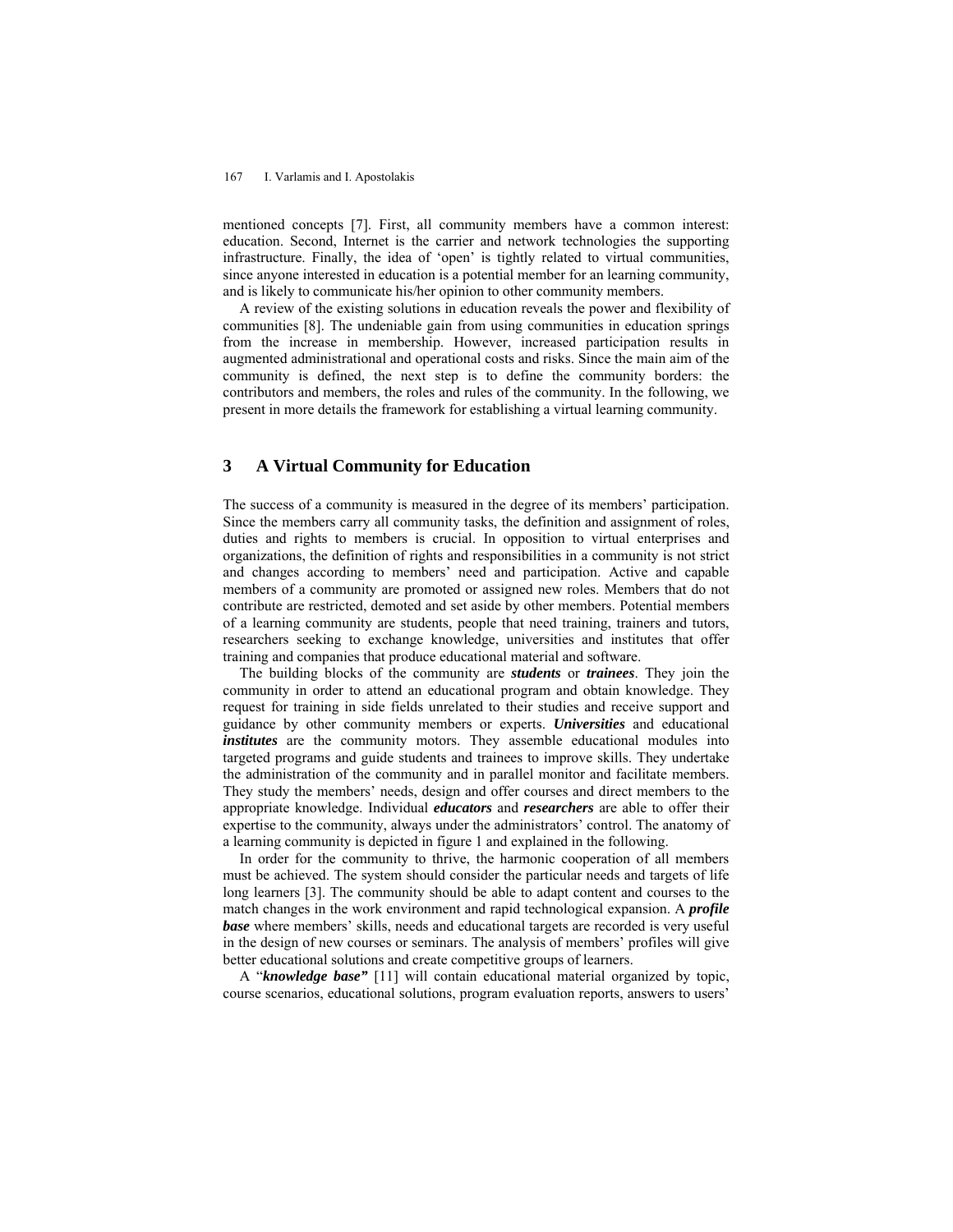requests etc. Educational programs must comprise reusable learning objects that can be easily recomposed or transformed to fit each employee needs. The use of learning objects facilitates the monitoring of content, since it is easier for institutions to rate the quality and suitability of content uploaded by educators. Additional training material can be added by authorised members, only after evaluation.



**Fig. 1.** A learning community

Finally, the power of the community resides in the ability of members to collaborate. It is essential in this case to build a *collaboration environment* and encourage members' interaction through group activities. In such activities, distant members of a virtual class are forced to communicate, to participate in synchronous activities, to split composite activities into tasks and work in subgroups etc.

### **4 A Prototype Virtual Community for the Education**

In order to strengthen our belief on the power of virtual communities in education we established a community supporting a postgraduate program held in our university. The program, was entitled "Virtual Communities Socio-psychological Issues and Applications" was a joint effort of the university with one technical university and one research institute. Tutors from the three institutions had different theoretical background (psychologists, sociologists and computer scientists) and orientation and the same happened with the students. All courses were performed at the university place, whereas tutors could be in distant places. The community members were divided into professors and students. However, administrative and coordination tasks were held by the registrar.

In order to advertise the program we created a web site with general information. Additional information concerning every day activities of each course, news and announcements of interest to the students were hosted in a free web space server (web log) and only registered community members were allowed to update or comment. In an effort to delegate administration tasks, we created what we call the "weblog umbrella" (Figure 2). Web logs are easily updatable websites where administrators can post messages by filling a few forms and without special knowledge on web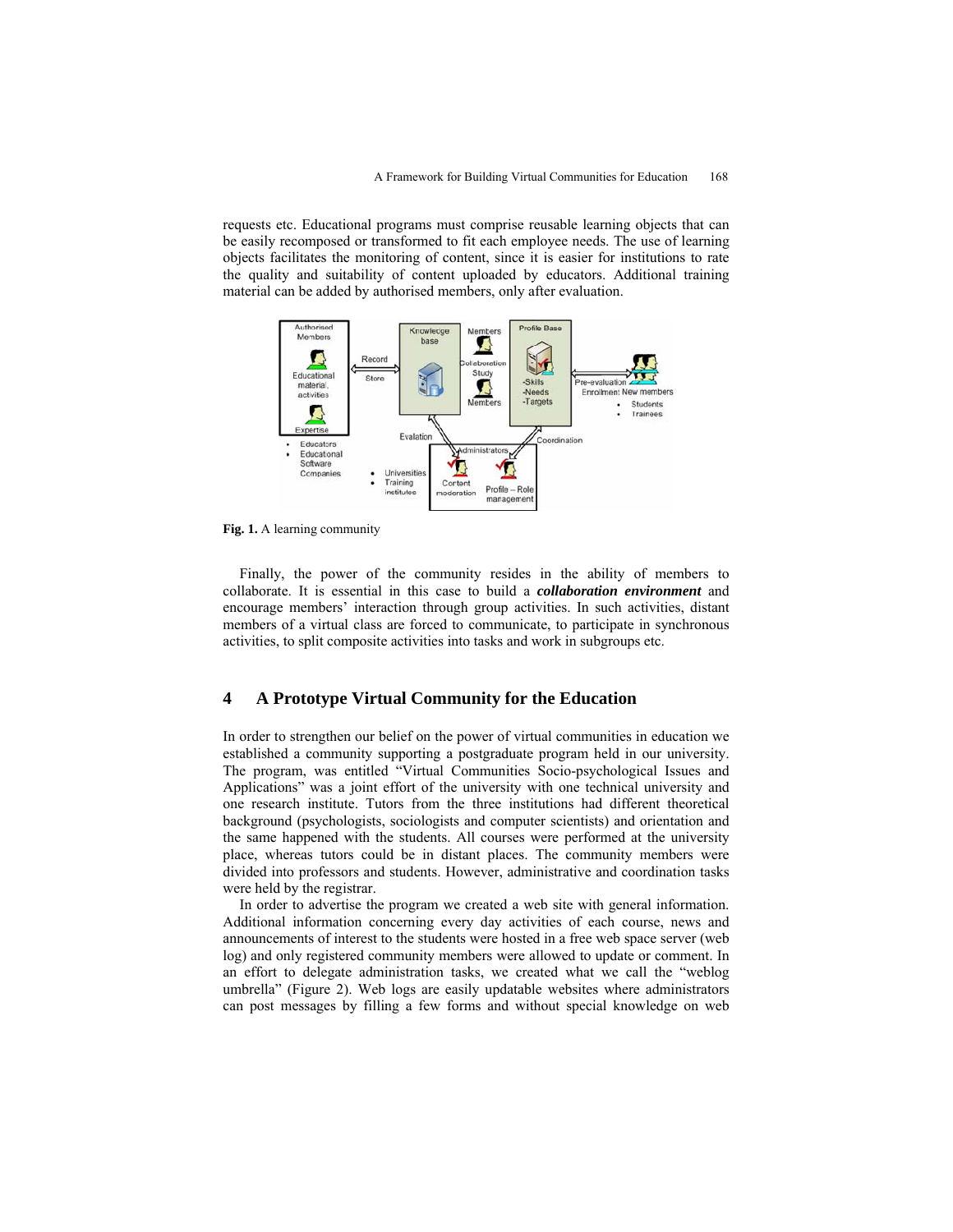#### 169 I. Varlamis and I. Apostolakis

design technologies. We created separate web logs, hosted into free web servers, one for each course. The *course tutors* could add short notices or announcements and manage the comments or posts of the community members. The *students* were permitted to comment on the tutor notices thus providing them with useful feedback. Weblog *visitors* were able only to read announcement or comments. On the top of this set of weblogs we created an additional weblog for the whole program, in which community members were able to post messages. The program web log was accessible for the program web-page and provided links to all program courses.



**Fig. 2.** The prototype learning community structure

The main educational activities of the community were supported by an open-source web application (Moodle: http://moodle.org/), which was accessible for students and tutors. In the majority of courses tutors used the community application solely for provided reading material to students. However, in several courses, students and professors employed the forum, chat and news services in order to coordinate their actions. We have completely tested the activity services provided by the application, which is on our plans for the upcoming semester.

Finally, using the technological infrastructure of the university's teleconference room we performed distant courses from one of the joint institutes. Tutors and students were interacting using real-time video over a streamed media server.

### **4.1 Applied Course Scenarios**

In the scope of the post graduate program, we setup several educational activities for the students and employed as many of the community software facilities as possible. In a certain course we asked students to form subgroups in order to carry out the assignments. Using the "Form sub-groups" option of the software we divided students into teams that could discuss the assignment issues in private. Although, all the other students were not able to watch the private discussions, the tutor could monitor the activities and coordinate each group.

In another course, students were provided with individual weekly assignments. In order to provide additional support for the assignments, the tutor arranged an online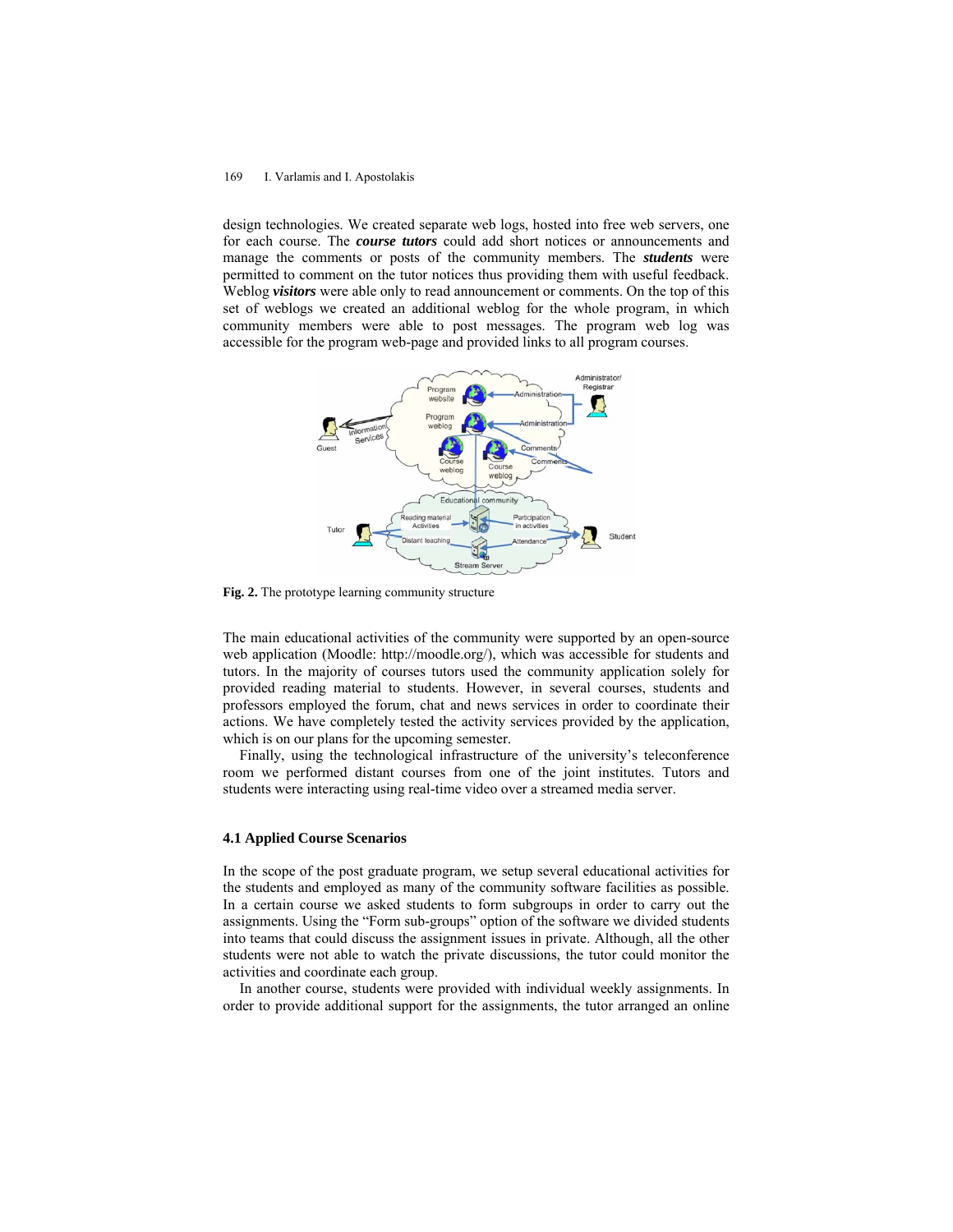group meeting once a week with all his students. During the online meeting the tutor answered questions, provided consults and gave directions.

Apart from the course activities, tutors used the poll services of the community in order to trigger their students' interest. The students used the same services in order to perform surveys among their classmates and visitors.

## **5 Administration and Operation**

In this section we present a walkthrough for the design of a virtual learning community according the aforementioned framework, and based on our experience from the program.

### **5.1 Roles**

The first step is to define the members and their roles. As explained in section 3, anyone can be a member in an open community. More specifically, *student-members* should provide their educational profile in detail in order to be accepted. A preevaluation procedure will give educators a better view on members' knowledge and skills. Universities and institutes are expected to provide the community with content, guidance and support. As a consequence, *administrators* are selected from these institutions and are responsible for managing members' profiles and evaluating content. Some *tutors* are assigned with the task of producing new educational material upon request. The same people carry out a *moderator* role in the community services. Additional material can be obtained from volunteers out of the community borders.

Apart from the educational subjects, members need technical support on the use of the community services. The technical staff of the institutes will initially become the community *facilitators* [15]. However, regular community members with technical expertise can be accredited this role. The role tasks comprise the editing of help files or user manuals, the answering of frequently asked questions and the response to members' requests for help. Facilitators will help new members, either students or tutors to get accustomed to the community services and take full advantage of them.

### **5.2 Services**

The community must build a gateway for people or companies outside its borders that wish to cooperate with the community. *Information* services are the front-end of a community. A web site with informative material on the community activities, sample courses, contact information and a feedback form will allow companies or individuals to offer content and potential students to reach and join the community.

*Simplicity* in the use of services is another factor that increases participation. New members are attracted by an easy interface and request for more advanced services only when they become accustomed to the community. Unfamiliar members can easily become disappointed by complicated services and leave, unless they have the proper support. *Support* is another important factor for a successful community [2]. It can be established by providing informative material to members (online tutorials, manuals, frequent questions and answers etc.) and by assigning guidance roles to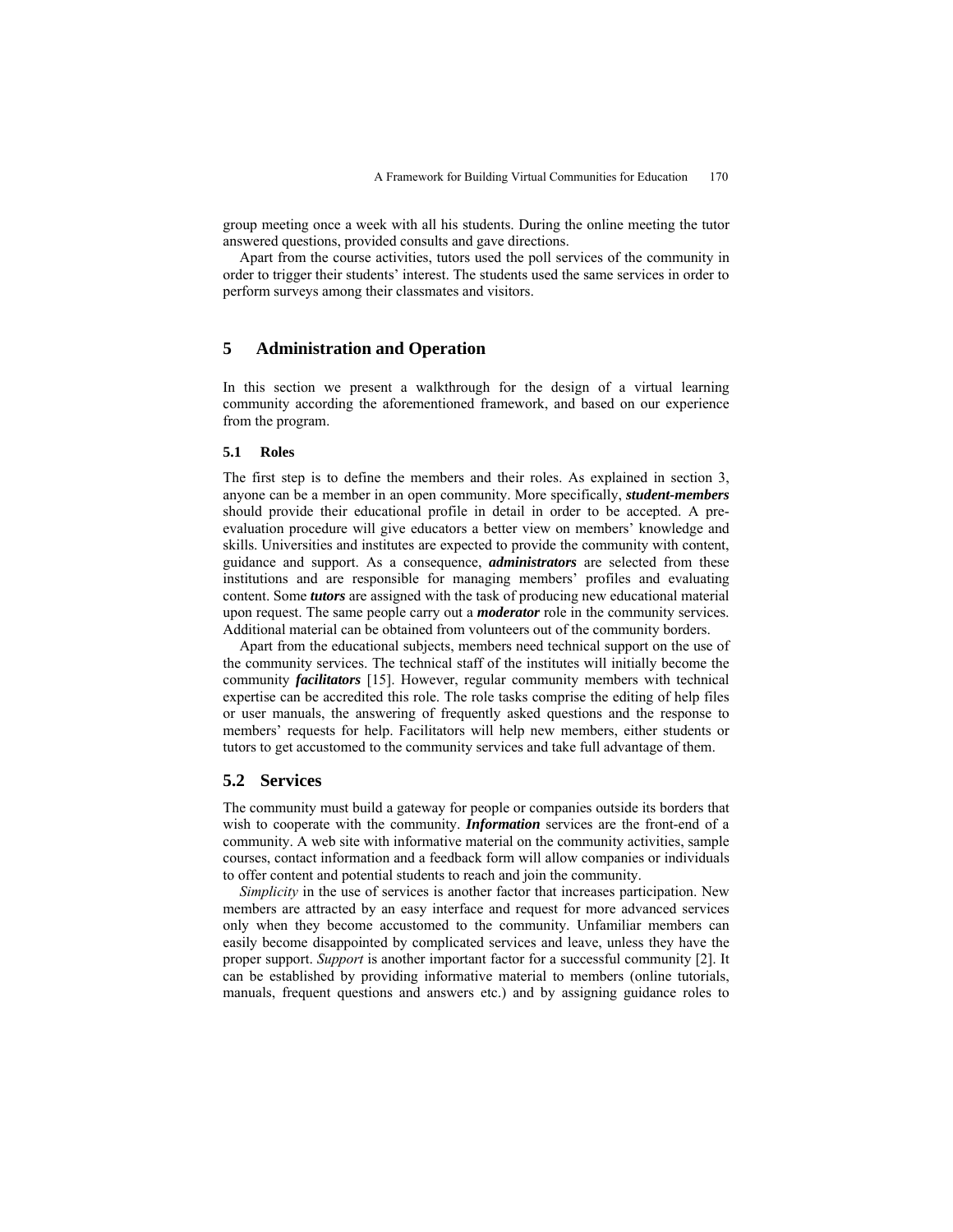#### 171 I. Varlamis and I. Apostolakis

selected existing members (facilitators, moderators etc.). *Communication* services (synchronous or not, private or public) are vital to all community members: to educators for coordinating their collaborators, guiding and supporting their students, to students for discussing about assignments and requesting help on activities.

*Collaboration* services are very useful when they are coupled with educational activities. A group project turns autonomous learning into a collective activity and helps students to improve their analytical and collaboration skills. An activity, which flourishes in educational and knowledge sharing communities are wikis. A wiki is the collaborative coverage of a topic from the members of a community. Any member can contribute or modify the content under conditions (proper reason, provide references etc.). Other collaboration services comprise, virtual workbenches, virtual blackboard etc. The results and history of collaboration services are usually stored and used as a reference by other community members.

#### **5.3 Operational Issues**

The aim of the community is to help members improve their profile. It is essential for educators that the students profile is real and that their virtual identity is consistent. *The validity of the educators' profile* information is also crucial for students [4]. Since educators have a mentoring role, it is important that they definitely posses the knowledge and skills they declare. The *validity of content* is strongly connected to the quality of the community and should be considered wisely. The administrating institutes are responsible for the validity of both educators and content. An authorization mechanism is sufficient to guarantee the constant member identity and to protect community from unauthorized users. Administrators are responsible to continuously monitor the freshness and usage of content and in parallel test the capability and knowledge of tutors in order to proceed with updates. They should also build the students' profile and analyze the profiles evolution in order to create and suggest new training programs.

A usually neglected aspect of virtual communities relates to their expansion plan. The expansion in the structure of a community can be bi-directional: a) *sub-groups* can be formed inside the community, thus increasing its complexity and the need for internal management and administration, b) *new members* can be added, thus expanding the borders of the community. The creation of sub-groups is an additional burden for the administrators of the community. Although the existence of sub-groups generates the need for additional services and increases managerial tasks, it is essential for educators and students to work in harmony. The self-administration of sub-groups is more convenient for the administrators of the community, however limits control over the group activities.

# **6 Conclusions – Benefits and Future Work**

The gains from the use of a virtual learning community are many for universities and students. Students have the ability to exchange empirical knowledge while carrying out learning activities. Tutors can increase the consultation time through forums, they share their knowledge and contribute to the guidance of members more easily. When communities are in contact with companies, they receive information on new products